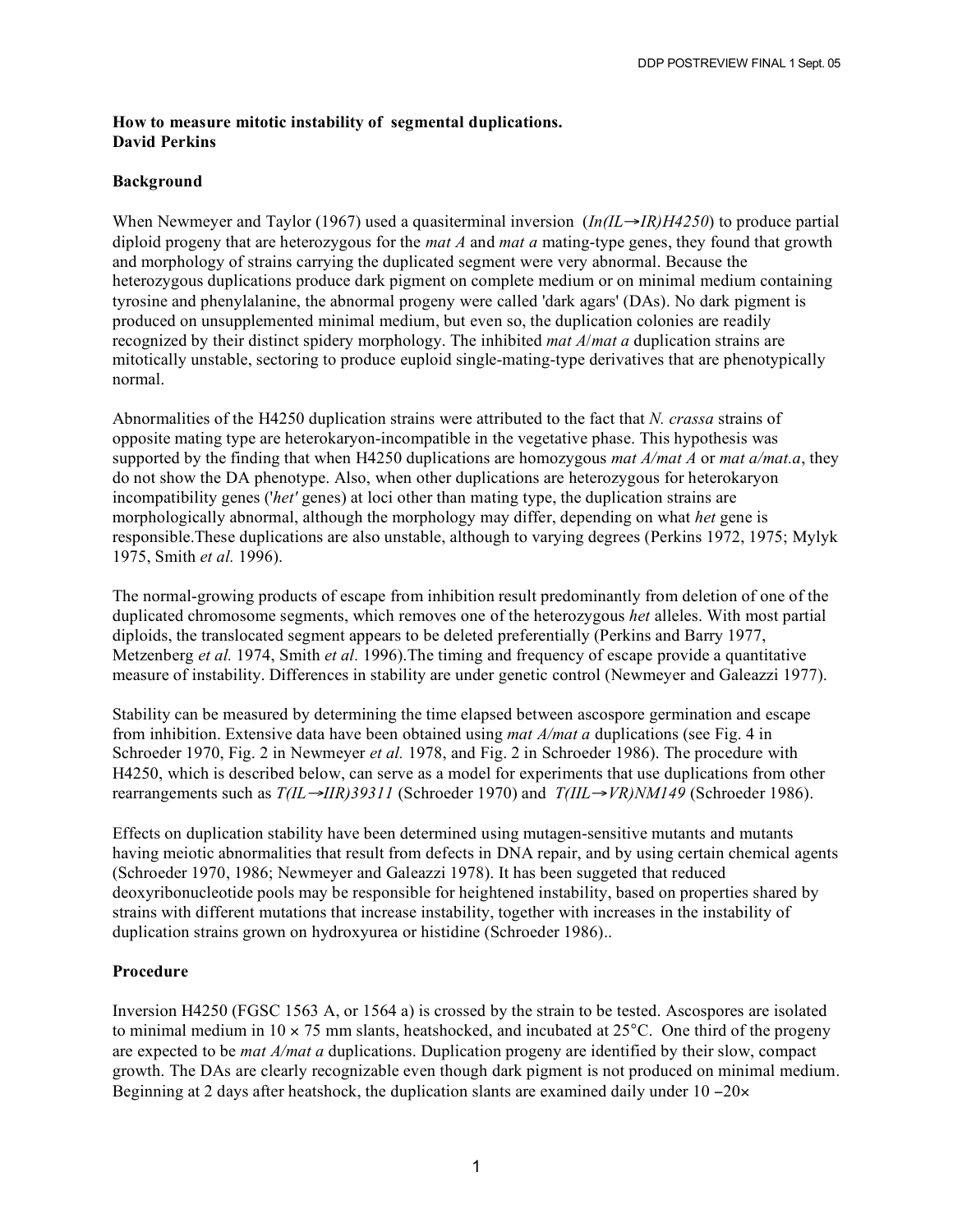magnification to determine whether sectoring is detectable or overgrowth has occurred. Tubes are marked according to the day escaped.

The numbers of DAs escaped on successive days.are plotted in a cumulative graph showing percent escaped on successive days. If the effect of a specific gene is being investigated, escaped strains.are scored for that gene. If it affects escape time, and if it is unlinked, to the duplication, two separate curves will be found because half of the duplication progeny are expected not to carry the gene. These provide an internal control. (See Schroeder figures cited above.)

If desired, mating type can be determined using *mat A* and *mat a fluffy* testers, confirming that each escaped mycelium is now single-mating-type and revealing which segment of the duplication has been deleted.

An alternative procedure that might be worth exploring would be to spread ascospores on petri plates of sorbose medium, heatshock the plates, and transfer individual DA colonies to  $10 \times 75$  mm slants as soon as they can be recognized. This would avoid the labor of isolating nonduplications.

## **References**

Metzenberg, R. L. , M. K. Gleason, and B. S. Littlewood. 1974. Genetic control of alkaline phosphatase synthesis in Neurospora: The use of partial diploids in dominance studies. Genetics 77: 25-43.

Mylyk, O. M. 1975. Heterokaryon incompatibility genes in *Neurospora crassa* detected using duplication-producing chromosome rearrangements. Genetics 80: 107-124.

Newmeyer, D., and D. R. Galeazzi. 1977. The instability of Neurospora duplication *Dp(IL*→*IR)H4250* and its genetic control. Genetics 85: 461-487.

Newmeyer, D., and D. R. Galeazzi. 1978. A meiotic UV sensitive mutant that causes deletion of duplications in Neurospora. Genetics 89: 245-269.

Newmeyer, D., and C. W. Taylor. 1967. A pericentric inversion in Neurospora, with unstable duplication progeny. Genetics 56: 771-791.

Newmeyer, D., A. L. Schroeder, and D. R. Galeazzi. 1978. An apparent connection between histidine, recombination, and repair in Neurospora. Genetics 89: 271-279.

Perkins, D.D. 1972. An insertional translocation in Neurospora that generates duplications heterozygous for mating type. Genetics 71: 25-51.

Perkins, D. D. 1975. The use of duplication-generating rearrangements for studying heterokaryon incompatibility genes in Neurospora. Genetics 80: 87-105.

Perkins, D. D., and E. G. Barry. 1977. The cytogenetics of Neurospora. Advan Genet. 19: 133-285.

Schroeder, A. L. 1970. Ultraviolet-sensitive mutants of Neurospora. 1. Genetic basis and effect on recombination. Mol. Gen. Genet. 107: 291-304.

Schroeder, A. L. 1986. Chromosome instability in mutagen sensitive mutants of Neurospora. Curr. Genet. 10: 381-387.